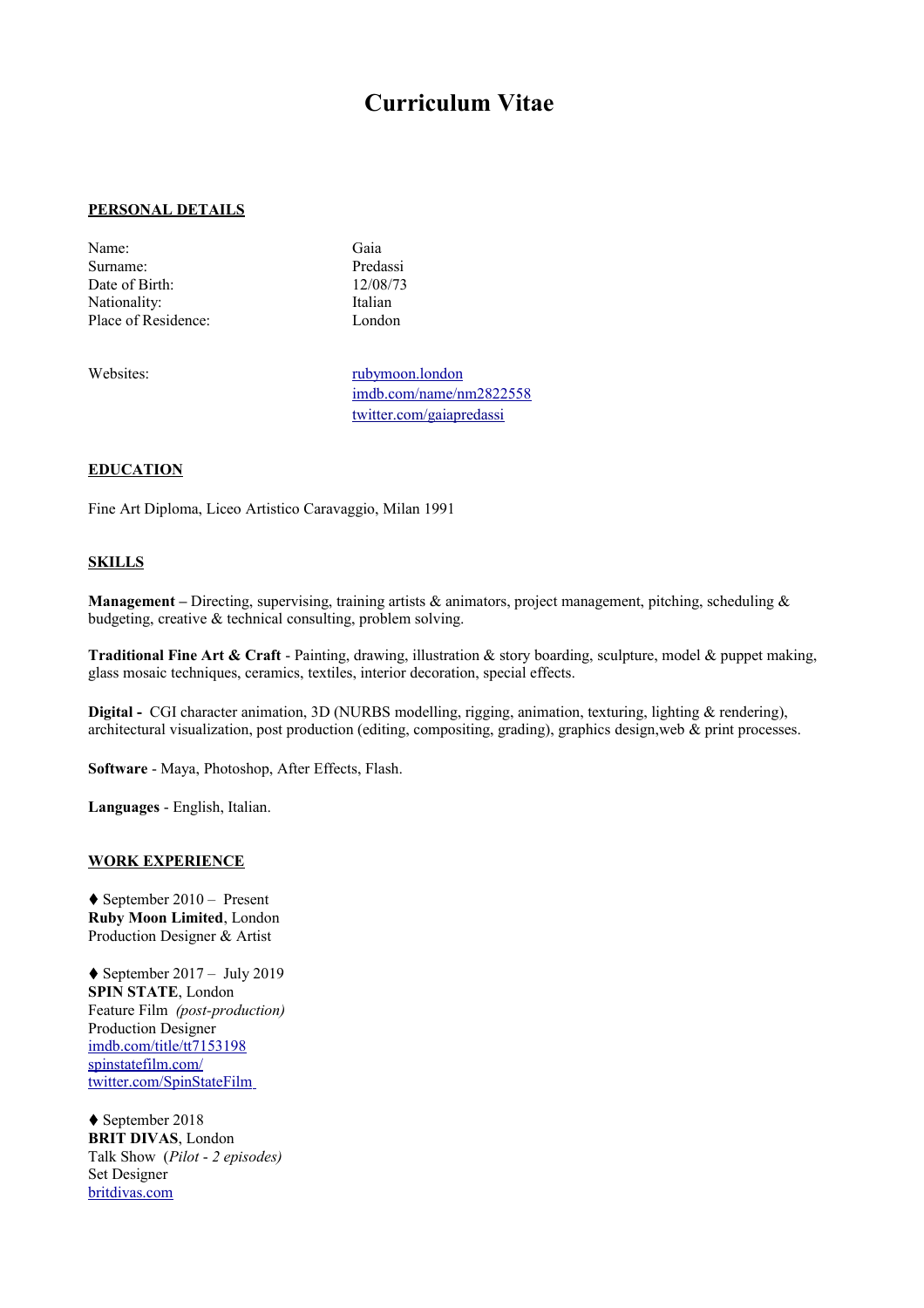$\blacklozenge$  July 2018 – September 2018 **PRETTY BONNETS** *(Part 2)*, London 20' Short Film *(post-production)* Production Designer

♦ October 2017 – November 2017 **DARK LIGHTS**, London Short Film (2019) Production Designer [imdb.com/title/tt6733968/](https://www.imdb.com/title/tt6733968/)

 $\blacklozenge$  June 2017 – October 2017 **UNSKIN**, London Short Film (2018) Production Designer & Model Maker [imdb.com/title/tt6533274](http://www.imdb.com/title/tt6533274/) [unskinthefilm.com](https://unskinthefilm.com/) [twitter.com/Unskin\\_TheFilm](https://twitter.com/Unskin_TheFilm)

 $\triangle$  April 2017 – May 2017 **PRETTY BONNETS***(part 1)*, London Short Film *(post-production)* Art Director/Set Builder/Prop Maker

 $\blacklozenge$  September 2010 – April 2017 **Ruby Moon Limited**, London Freelance CGI Generalist, Story Board & Concept Artist, Illustrator

 $\blacklozenge$  October 2009 – August 2010 **ATTACK OF THE ALIENS**, London Award winning 5' Animated Short Film (2010) Co-Director, Production Designer, CGI Supervisor, TD  [vimeo.com/14723720](http://vimeo.com/14723720) [www.imdb.com/title/tt1692265](http://www.imdb.com/title/tt1692265/)

♦ January 2007 – September 2009 **Ruby Moon Limited**, London Freelance CGI Supervisor/Animation Director/TD

 $\blacklozenge$  March 2006 – November 2006 **BBC 'JACKANORY' CHRISTMAS SPECIAL** (2006) **-** BBC Television Centre, London **'MUDDLE EARTH'** & **'THE MAGICIAN OF SAMARKAND' - (**Award winning 45' TV Specials) Art & Animation Director/TD  [imdb.com/title/tt0177448](http://www.imdb.com/title/tt0177448/) [imdb.com/title/tt0910304](http://www.imdb.com/title/tt0910304/) [imdb.com/title/tt0910305](http://www.imdb.com/title/tt0910305/)

 $\blacklozenge$  September 2005 – January 2006 **The Mill**, Soho Freelance Senior TD/Animator - (TV Commercials)

 $\blacklozenge$  February 2002 – August 2005 **Soho 601/One Post – Ascent Media UK**. Soho Senior Animator/Team Leader - (TV Commercials)

 $\blacklozenge$  June 2001 – February 2002 **Aardman Animations**, Bristol Modeller/Character TD/Animator - (TV Commercials)